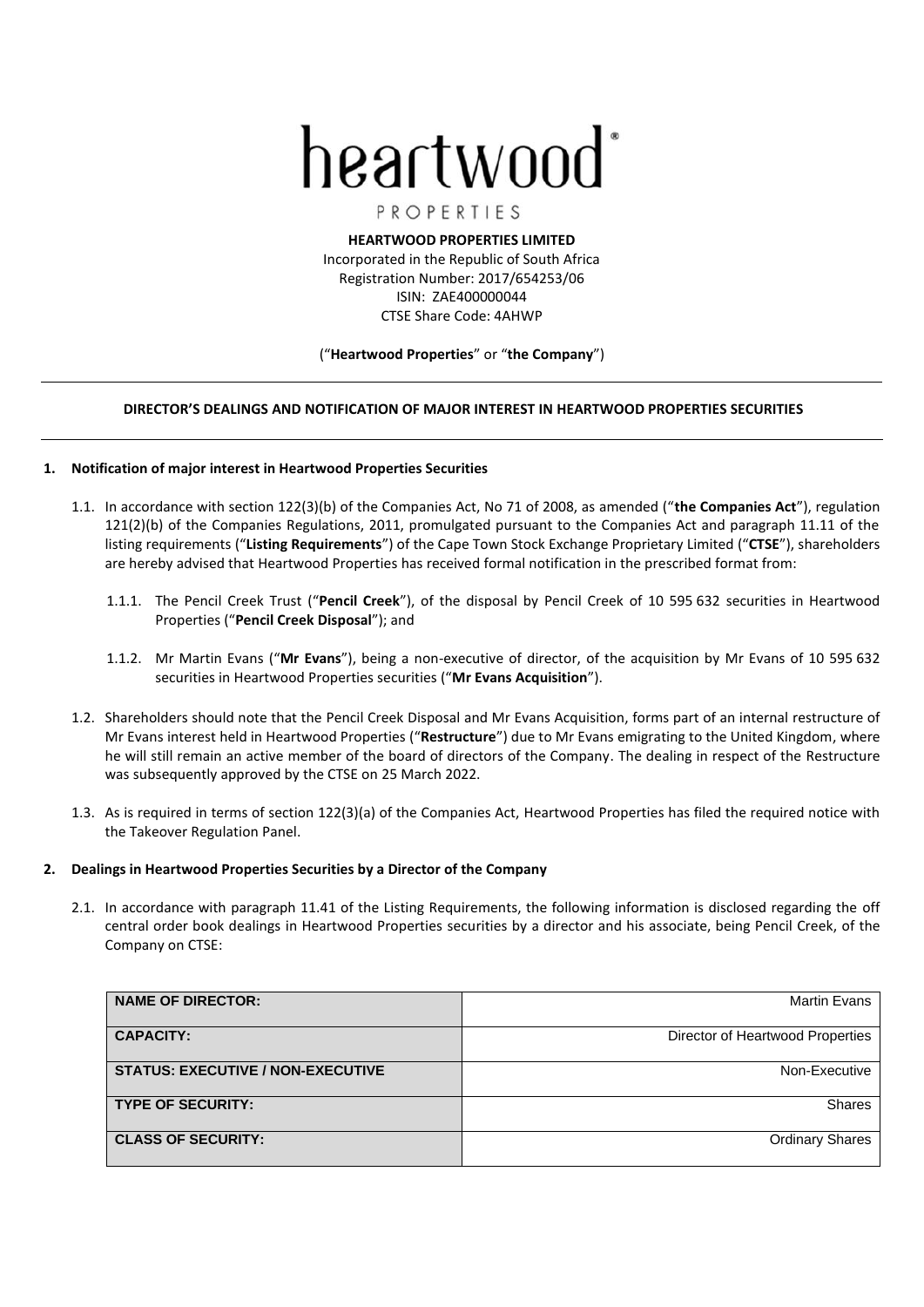| DATE OF THE TRANSACTION                                                                                                              | 5 April 2022                                                                                                          |
|--------------------------------------------------------------------------------------------------------------------------------------|-----------------------------------------------------------------------------------------------------------------------|
| <b>NUMBER OF SHARES:</b>                                                                                                             | 10 595 632                                                                                                            |
| <b>PRICE PER SHARE:</b>                                                                                                              | R <sub>0.89</sub>                                                                                                     |
| <b>TOTAL VALUE OF TRANSACTION:</b>                                                                                                   | R9 430 122.48                                                                                                         |
| <b>NATURE OF TRANSACTION:</b>                                                                                                        | Off central order book disposal pursuant to a formal sale of<br>shares agreement entered by Pencil Creek and Mr Evans |
| NATURE AND EXTENT OF DIRECTOR'S INTEREST<br>IN THE TRANSACTION:                                                                      | Indirect beneficial                                                                                                   |
| <b>NAME OF THE ASSOCIATE</b>                                                                                                         | <b>Pencil Creek Trust</b>                                                                                             |
| NATURE OF THE RELATIONSHIP BETWEEN THE<br>DIRECTOR AND THE ASSOCIATE:                                                                | Trustee and beneficiary                                                                                               |
| <b>CONFIRMATION THAT CLEARANCE HAS BEEN</b><br><b>GIVEN IN TERMS OF PARAGRAPH 11.40.8 OF THE</b><br><b>CTSE LISTING REQUIREMENTS</b> | Yes, clearance has been granted                                                                                       |

| <b>NAME OF DIRECTOR:</b>                                                                                                      | <b>Martin Evans</b>                                             |
|-------------------------------------------------------------------------------------------------------------------------------|-----------------------------------------------------------------|
| <b>CAPACITY:</b>                                                                                                              | Director of Heartwood Properties                                |
| <b>STATUS: EXECUTIVE / NON-EXECUTIVE</b>                                                                                      | Non-Executive                                                   |
| <b>TYPE OF SECURITY:</b>                                                                                                      | Shares                                                          |
| <b>CLASS OF SECURITY:</b>                                                                                                     | <b>Ordinary Shares</b>                                          |
| DATE OF THE TRANSACTION                                                                                                       | 5 April 2022                                                    |
| <b>NUMBER OF SHARES:</b>                                                                                                      | 10 595 632                                                      |
| <b>PRICE PER SHARE:</b>                                                                                                       | R <sub>0.89</sub>                                               |
| <b>TOTAL VALUE OF TRANSACTION:</b>                                                                                            | R9 430 122.48                                                   |
| <b>NATURE OF TRANSACTION:</b>                                                                                                 | Off central order book acquisition pursuant to a formal sale of |
|                                                                                                                               | shares agreement entered by Pencil Creek and Mr Evans           |
| <b>NATURE AND EXTENT OF DIRECTOR'S INTEREST</b><br>IN THE TRANSACTION:                                                        | Direct beneficial                                               |
| <b>CONFIRMATION THAT CLEARANCE HAS BEEN</b><br>GIVEN IN TERMS OF PARAGRAPH 11.40.8 OF THE<br><b>CTSE LISTING REQUIREMENTS</b> | Yes, clearance has been granted                                 |